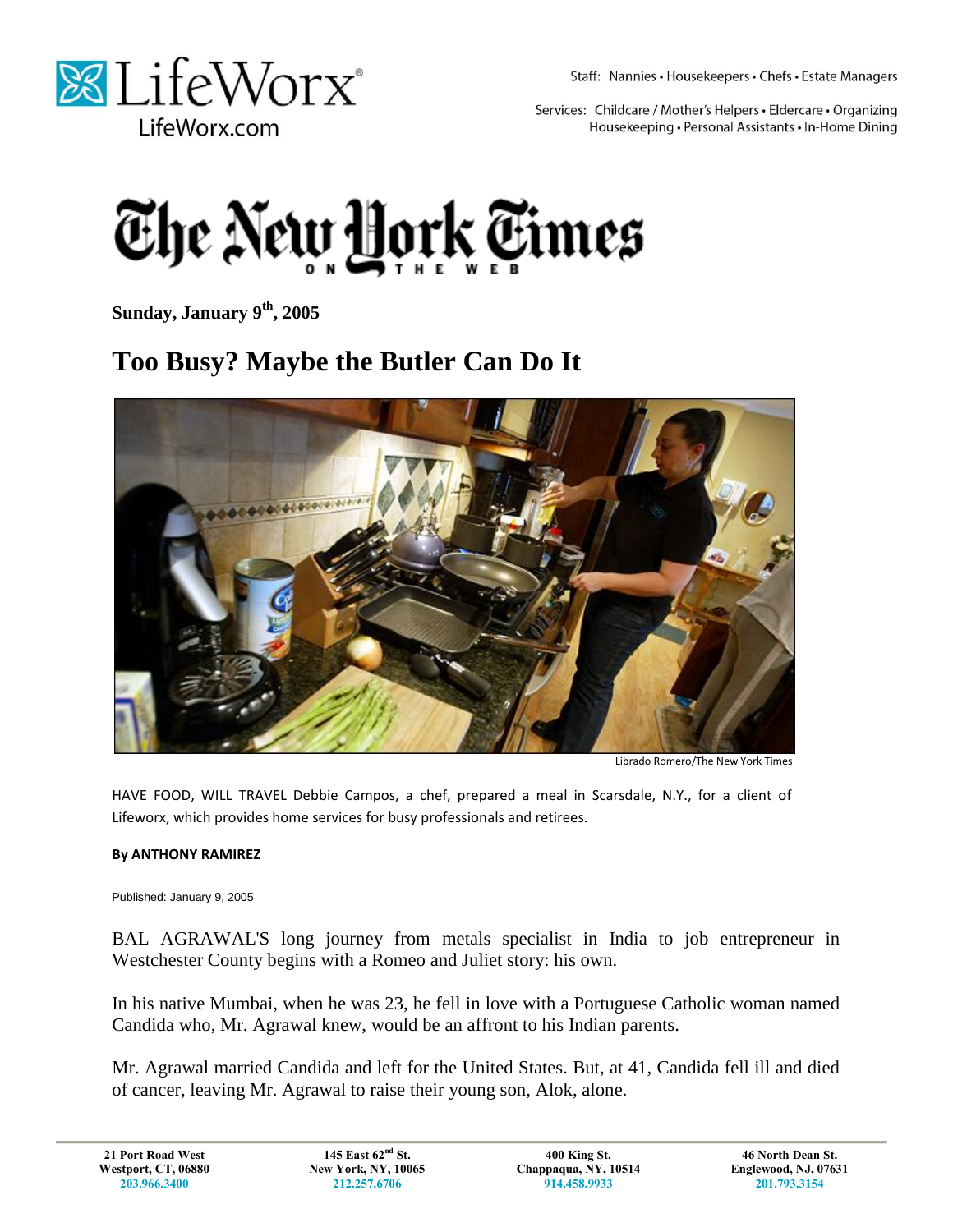

Services: Childcare / Mother's Helpers · Eldercare · Organizing Housekeeping · Personal Assistants · In-Home Dining

"Once the personal pain went away, I didn't dwell on it," said Mr. Agrawal, now 54 and living in Chappaqua, N.Y. "I try to turn all my experiences, even those that are wounding, into something positive."

As a single father who was also a busy executive with the large industrial corporation, Praxair, Mr. Agrawal became increasingly focused on household errands and how he could never get around to doing some of them on time: supermarket shopping, housecleaning, the usual.

"They were the typical sorts of errands that everyone has," said Mr. Agrawal, a round-faced man whose speech gallops when he becomes enthusiastic. "But unlike everyone else, I literally had no family here to help at all, since I had left my family in India."

Soon, his musings about "Wouldn't it be great if I could just hire butlers?" became "What if I formed a company that offered a small army of butlers for hire?"

For more than a decade, Mr. Agrawal, a former Praxair executive in charge of business development as well as a Ph.D. in metallurgy from the Massachusetts Institute of Technology, thought about what he should do and how he should do it.

Last year, having set aside a large nest egg, Mr. Agrawal decided to quit the big company and form a small company, which, after scores of false starts for names, he called LifeWorx.

"We're a part-time intelligent butler," Mr. Agrawal said.

If that description doesn't quite give a crisp picture of what Lifeworx does, or if the name LifeWorx seems vague, Mr. Agrawal will concede the point. "I'm still working on sharpening the marketing," he said.

He just knows that LifeWorx (the quirky spelling comes from his hunch that companies with an X prosper) is a lot better than the scores of names he rejected, like "I.Q. for Hire," "Wisehands" and even "Wise Guys."

Currently, LifeWorx has only a dozen employees: three organizers (who attack chaotic closets and other household space), three household cleaners, two pet-care groomers and walkers, one chef, a nurse, as well as an office manager and marketer. Mr. Agrawal sees adding more esoteric skills to the group, like academic research.

For now, LifeWorx has more employees than it has customers: 10 clients so far, all from Westchester County. Most of them are busy professionals, including three physicians, but two are retired, one in his 90's in an assisted-living facility.